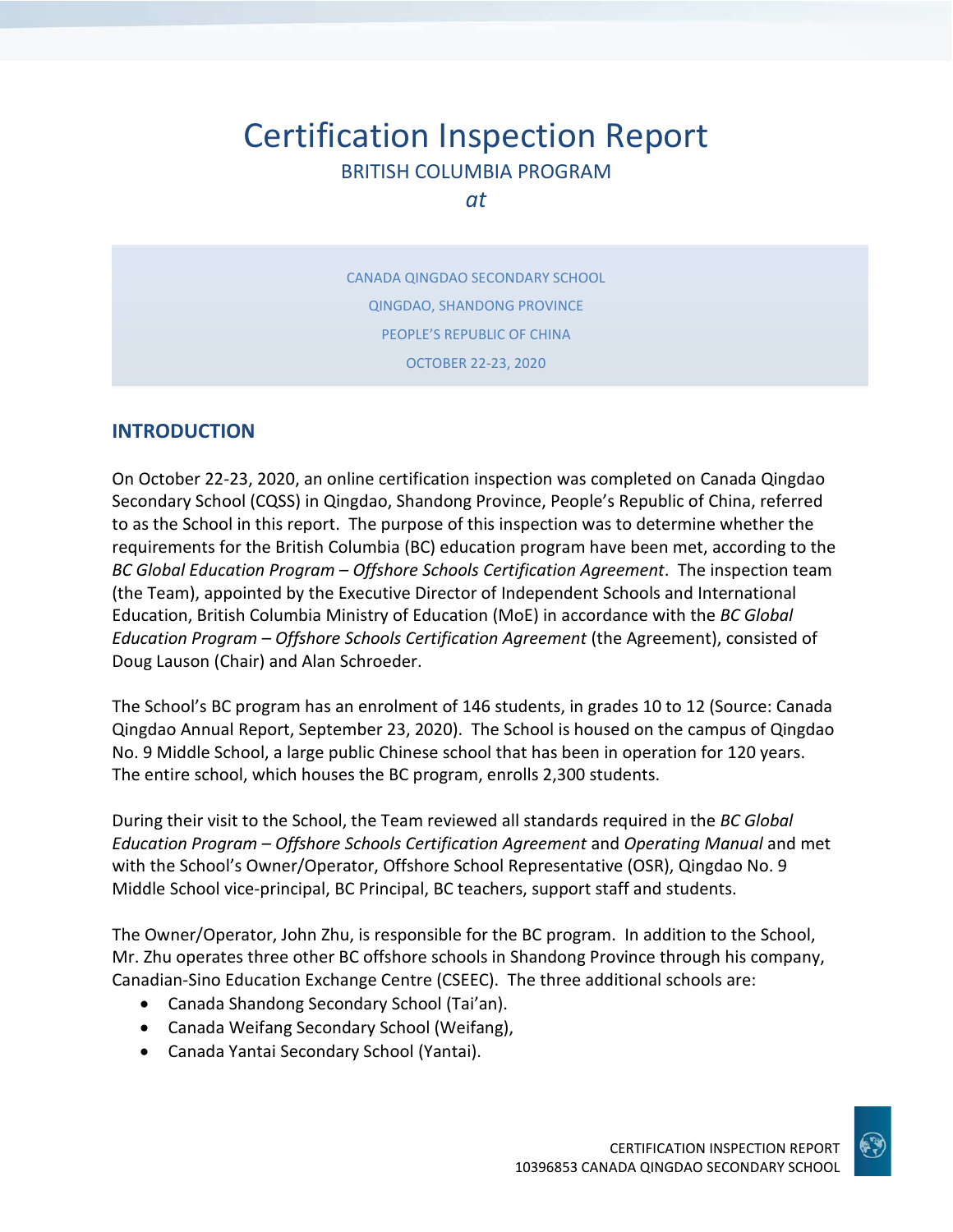Each of these schools follows the same structural model of partnership with a local Chinese public school.

The BC program's philosophy, objectives and special features include a new Mission Statement that states: "CQSS aims to create global citizens who are focused on high academic achievement. By working in a safe and caring environment, students can find success in all aspects of life".

All 55 students of the June 2020 graduating class secured placements at various western universities throughout the world, (45 to Canadian, six to United Kingdom and three to Australian universities, one postponed studies due to the COVID-19 pandemic) - a testament to the School preparing them academically for post secondary studies.

The Team would like to thank Canada Qingdao Secondary School for its hospitality, cooperation, and preparedness for the inspection visit.

| report.                 |                                                                                       |                    | The School has satisfactorily addressed requirements contained in the previous inspection   |
|-------------------------|---------------------------------------------------------------------------------------|--------------------|---------------------------------------------------------------------------------------------|
| $\boxtimes$ Requirement | $\Box$ Requirement                                                                    | $\Box$ Requirement | Not                                                                                         |
| Met                     | Partially Met                                                                         | Not Met            | Applicable                                                                                  |
| Comment:                | September 24, 2020. The previous inspection report did not list any requirements. The |                    | The School had a follow-up meeting with the previous inspector of the 2019/20 inspection on |
| implementation.         | Of these suggestions, several have been completed and others are in the process of    |                    | School did choose to follow up on the six suggestions made by the previous inspection team. |

#### **BUSINESS PLAN 1.0**

| The Owner/Operator has submitted a business plan to the BC Ministry of Education,<br>confirming the sustainability of the program. |                                                            |                                                                                                                                                                                                                                                                                                                                                                               |  |
|------------------------------------------------------------------------------------------------------------------------------------|------------------------------------------------------------|-------------------------------------------------------------------------------------------------------------------------------------------------------------------------------------------------------------------------------------------------------------------------------------------------------------------------------------------------------------------------------|--|
| $\boxtimes$ Requirement<br>Met                                                                                                     | Requirement<br>$\Box$<br>Partially Met                     | $\Box$ Requirement<br>Not Met                                                                                                                                                                                                                                                                                                                                                 |  |
| Comment:                                                                                                                           | enrollment increase over the next 5 years to 180 students. | The business plan submitted by the Owner/Operator indicates a decrease in enrollment from<br>154 last year to 146 this year, a decline of 5%. This slight decline was due to the fact that<br>some admitted students changed their minds and chose to attend local domestic Chinese<br>schools due to COVID-19 pandemic concerns. The business plan includes a forecast of an |  |

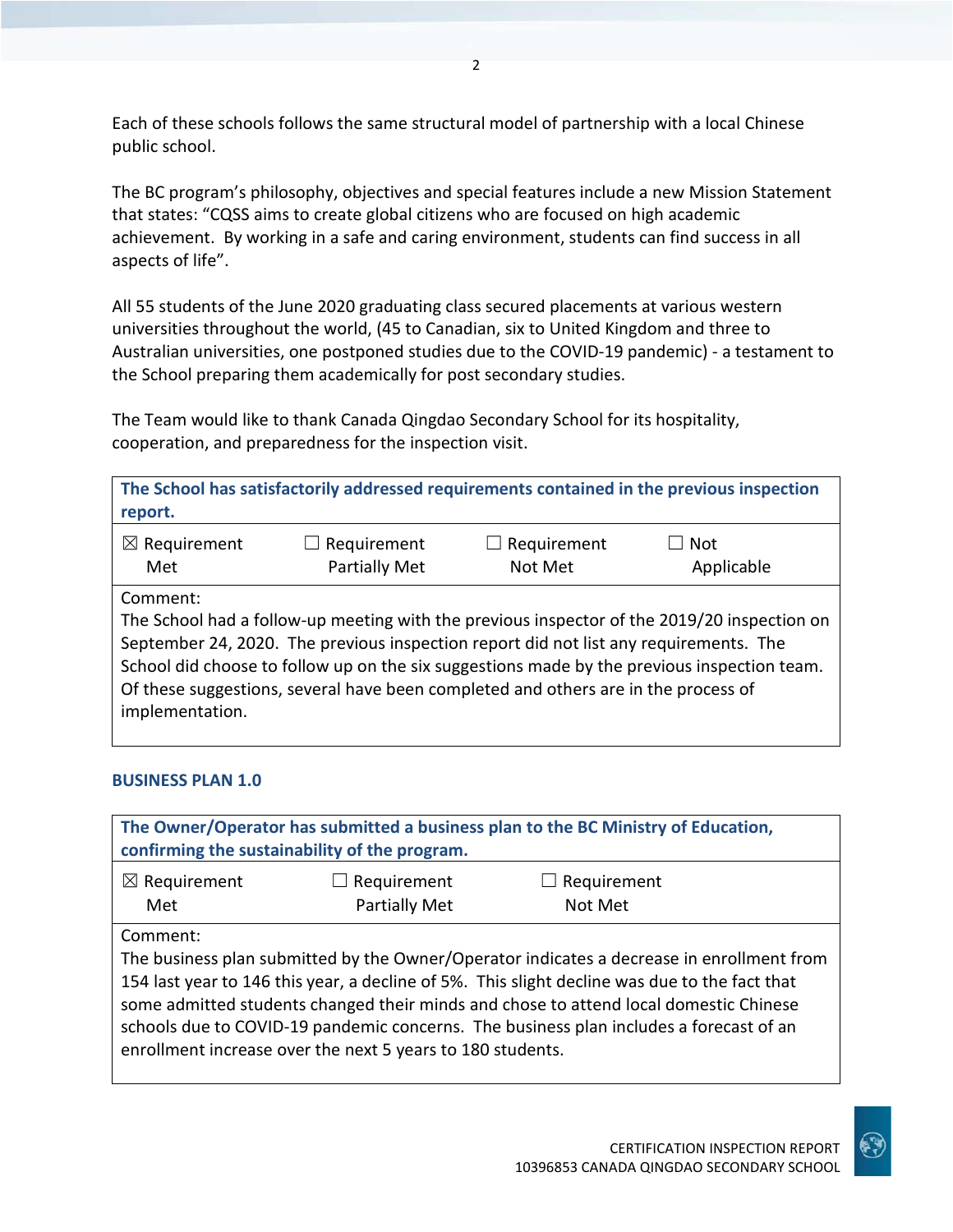The School has introduced *myBlueprint* software to enable students to develop portfolios of their work for use in enhancing reporting to parents/guardians. Together with *Schoology*, parents/guardians are able to closely follow their children's progress.

The new principal brings with her a strong history of expertise of the BC program, having worked in two other BC offshore schools. Her experience of what works in an offshore school will benefit CQSS as it moves forward in its school growth plan that includes providing focussed professional development on assessment and reporting. Her introduction of *ReadTheory* and plans to benchmark reading performance will improve student reading comprehension at their levels.

There is a good relationship with the Chinese host school as evidenced in the Team's discussions with the host school's vice-principal who was previously the International Director and is therefore familiar with the BC program.

Commendation:

The Team commends the Owner/Operator and School leadership group for following through on the suggestions of the previous inspection that were designed to strengthen and grow the already robust educational program at the School.

#### **INSPECTION CATALOGUE 2.0**

| 2.02 The Owner/Operator meets all requirements as set forth in the BC Global Education  |                                                                                   |                                                                                                |  |
|-----------------------------------------------------------------------------------------|-----------------------------------------------------------------------------------|------------------------------------------------------------------------------------------------|--|
| Program Offshore Schools Certification Agreement (the Agreement).                       |                                                                                   |                                                                                                |  |
| $\boxtimes$ Requirement                                                                 | Requirement                                                                       | Requirement                                                                                    |  |
| Met                                                                                     | <b>Partially Met</b>                                                              | Not Met                                                                                        |  |
| Comment:                                                                                |                                                                                   |                                                                                                |  |
|                                                                                         |                                                                                   | The owner operator, Mr. John Zhu, and his company (CSEEC) meet all the requirements as set     |  |
|                                                                                         | forth in section 5.00, Qualification Criteria for Owners/Operators, section 37.00 |                                                                                                |  |
|                                                                                         |                                                                                   | <b>Owner/Operator Representations, Warranties and Obligations and Schedule A of the</b>        |  |
| Agreement. Mr. Zhu operates the three other CSEEC BC offshore schools in Shandong       |                                                                                   |                                                                                                |  |
| Province in the cities of Tai'an, Weifang and Yantai using a similar governance model,  |                                                                                   |                                                                                                |  |
| creating a system of four CSEEC schools.                                                |                                                                                   |                                                                                                |  |
|                                                                                         |                                                                                   |                                                                                                |  |
| Commendation:                                                                           |                                                                                   |                                                                                                |  |
| Mr. Zhu opened his first BC offshore school in August 2009. He opened CQSS in 2011 and  |                                                                                   |                                                                                                |  |
| has been operating his four schools in conformity with the regulations of the BC Global |                                                                                   |                                                                                                |  |
|                                                                                         |                                                                                   | Education Program for the past 11 years without any significant issues. This is largely due to |  |
|                                                                                         |                                                                                   | his strong support for the BC educational program and the employees of his schools,            |  |
|                                                                                         | following all the requirements of the Agreement.                                  |                                                                                                |  |
|                                                                                         |                                                                                   |                                                                                                |  |

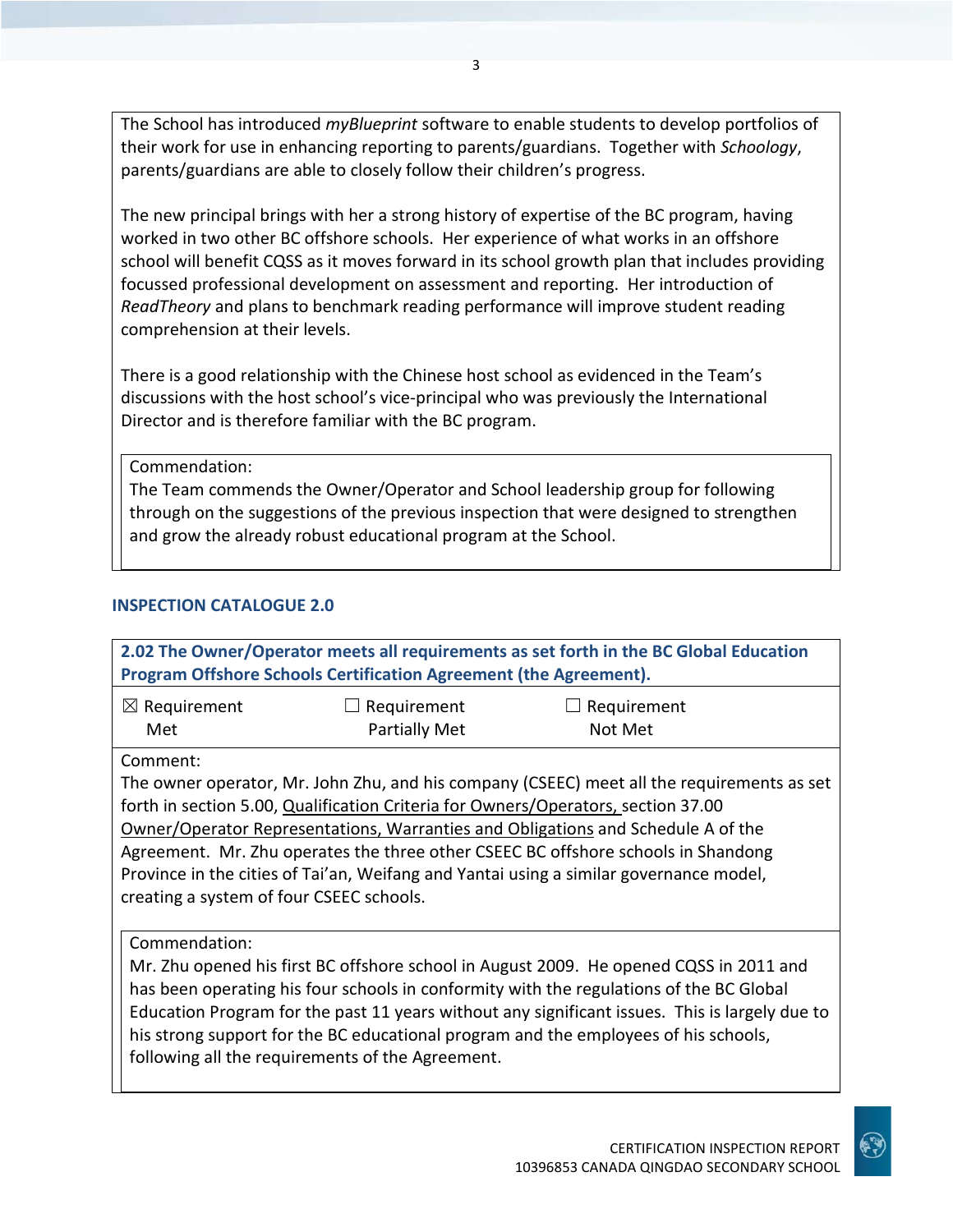| 2.03 The Owner/Operator has written approval from the appropriate government entity to                                                                                         |                                                                            |                                                                                                 |  |
|--------------------------------------------------------------------------------------------------------------------------------------------------------------------------------|----------------------------------------------------------------------------|-------------------------------------------------------------------------------------------------|--|
|                                                                                                                                                                                | operate the offshore school, as outlined in section 5.03 of the Agreement. |                                                                                                 |  |
| $\boxtimes$ Requirement                                                                                                                                                        | Requirement                                                                | Requirement                                                                                     |  |
| Met                                                                                                                                                                            | Partially Met                                                              | Not Met                                                                                         |  |
| Comment:                                                                                                                                                                       |                                                                            |                                                                                                 |  |
|                                                                                                                                                                                |                                                                            | On March 9, 2011, the Qingdao Education Bureau approved the opening of a BC offshore            |  |
|                                                                                                                                                                                |                                                                            | school on the campus of Qingdao No. 9 Middle School. On December 12, 2017, the School           |  |
|                                                                                                                                                                                |                                                                            | obtained a second Letter of Approval from the Qingdao Education Bureau giving Canadian-         |  |
|                                                                                                                                                                                |                                                                            | Sino Education Exchange Centre permission to operate a BC offshore school program on the        |  |
| premises of Qingdao No. 9 Middle School. However, this second letter expressly approves<br>and has no objection to (i) CSEEC operating Canada Qingdao Secondary School under a |                                                                            |                                                                                                 |  |
|                                                                                                                                                                                |                                                                            | certification agreement with the Province of British Columbia (ii) delivering the BC education  |  |
|                                                                                                                                                                                |                                                                            | program to grade 10 - 12 students who will receive the BC Graduation Certificate upon           |  |
|                                                                                                                                                                                |                                                                            | successful completion and (iii) hiring teachers with certificates of qualification (COQ) issued |  |
| by the BC Ministry of Education. This letter expires December 2022. Both documents were                                                                                        |                                                                            |                                                                                                 |  |
| translated to English.                                                                                                                                                         |                                                                            |                                                                                                 |  |
| Commendation:                                                                                                                                                                  |                                                                            |                                                                                                 |  |
|                                                                                                                                                                                |                                                                            |                                                                                                 |  |
| The School is commended for obtaining the second Letter of Approval that meets<br>specifically the requirements of section 5.03 of the Agreement.                              |                                                                            |                                                                                                 |  |
|                                                                                                                                                                                |                                                                            |                                                                                                 |  |
|                                                                                                                                                                                |                                                                            |                                                                                                 |  |

| 2.04-2.05 The School meets local building, safety and cafeteria codes and regulations. The<br>facilities are deemed to be suitable to support the BC program. |                                                     |                                                                                                                                                                                                                                                                                                                                                                                                                                                                                                                                                                                                                                                                                   |  |
|---------------------------------------------------------------------------------------------------------------------------------------------------------------|-----------------------------------------------------|-----------------------------------------------------------------------------------------------------------------------------------------------------------------------------------------------------------------------------------------------------------------------------------------------------------------------------------------------------------------------------------------------------------------------------------------------------------------------------------------------------------------------------------------------------------------------------------------------------------------------------------------------------------------------------------|--|
| $\boxtimes$ Requirement<br>Met                                                                                                                                | $\Box$ Requirement<br>Partially Met                 | Requirement<br>Not Met                                                                                                                                                                                                                                                                                                                                                                                                                                                                                                                                                                                                                                                            |  |
| Comment:                                                                                                                                                      | school's many sports fields for outdoor activities. | Qingdao No. 9 Middle School is housed on a new campus that opened in 2017. The campus<br>resembles a small university with multiple teaching buildings and dormitories to house its<br>6,000 students. The BC program operates in the International Building of the host school. It<br>is therefore subject to the building & safety rules and regulations that govern the host school.<br>The School operates mainly in six classrooms equipped with SMART boards. In addition, the<br>School has access to science labs., art rooms, computer labs., auditorium and its own library.<br>There are two staffrooms and an administration office. The students have access to host |  |
| The School provided the team with four building and safety documents in Chinese, all<br>translated to English. These documents included:                      |                                                     |                                                                                                                                                                                                                                                                                                                                                                                                                                                                                                                                                                                                                                                                                   |  |

• Food Business Licence for the cafeteria (Expiry March 12, 2022) issued by the Huangdao District Food and medicine Administration Bureau, Sino-German Branch,

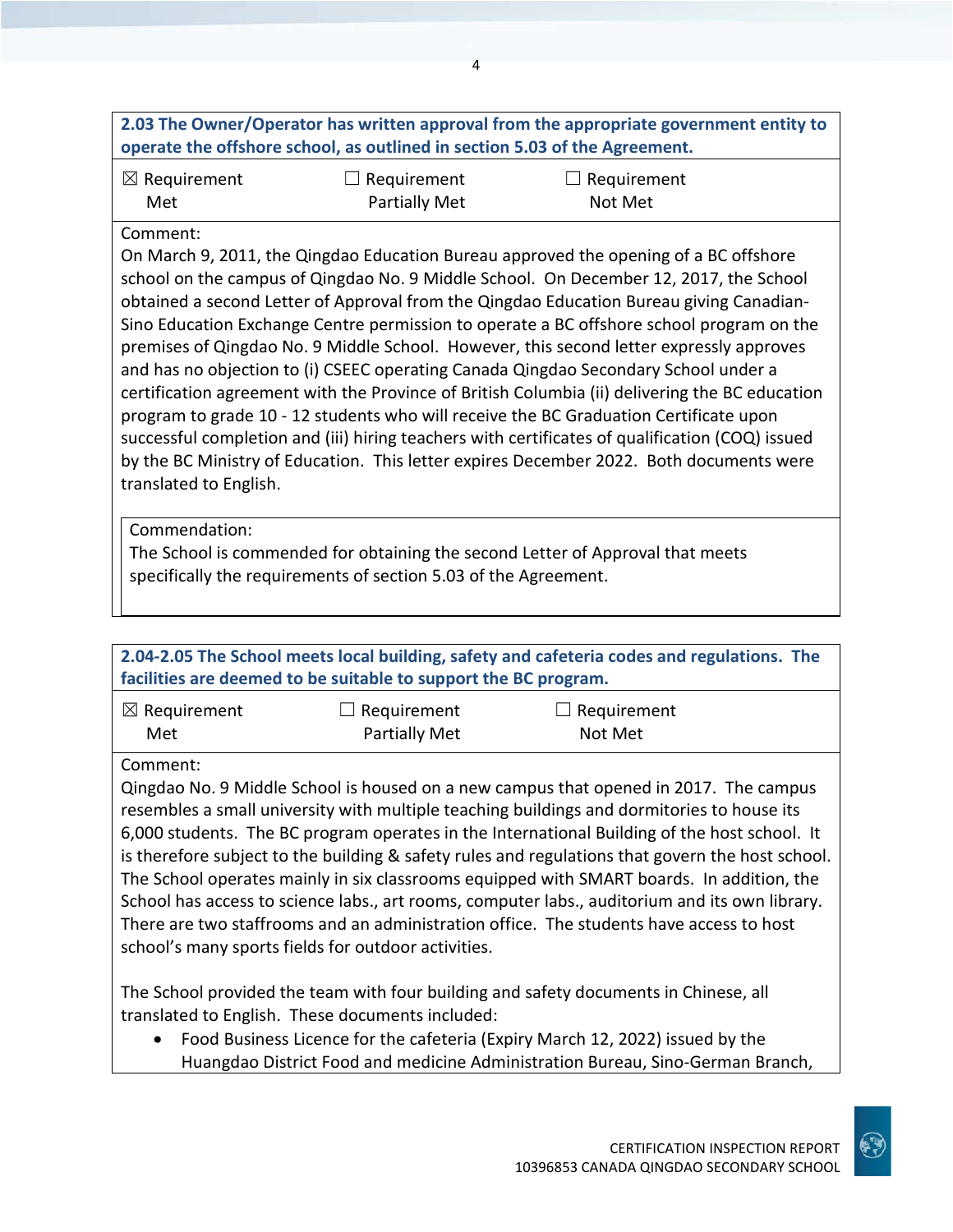- Huangdao District Construction Site Completion Certificate (Issued December 30, 2016) from the Huangdao District Construction Bureau,
- Construction Site Fire Drill Inspection Certificate (June 10, 2016) from the Qingdao Firefighting Bureau stating that all teaching buildings including the library, cafeteria, museum, dormitories, gym, lecture hall and all staff buildings have been inspected and passed.
- Electrician Equipment Inspection (Acceptance) Report (August 4, 2016) from the Meteorological Lightening Center that specifies no problems with the electrical equipment.

The School's emergency plan is the standard for the CSEEC group of schools and includes protocols for accidents, fire drills, security issues, earthquake drills, and evacuation. In addition, there is a section on the School Closure Contingency Plan that describes what would be done in any event that would cause an unplanned temporary or permanent closure of the school. This plan involves the creation of an Ad Hoc Contingency Plan Committee that includes the Owner/Operator, OSR, International Director, BC Principal and BC superintendent. This year, the emergency plan now includes a section that deals with pandemic responses.

The host school has an on-site medical clinic next to the cafeteria where emergency treatment may be obtained in the event of an accident.

Commendation:

The School is commended for providing the translations of the appropriate building and safety documents as required by the BC Ministry of Education. CSEEC is commended for developing a common emergency plan for its schools that includes actions that will safeguard the safety of students and teachers including relocation, if necessary, in the event of major unforeseen matters.

### **2.06 Offshore School Representative (OSR) - The Owner/Operator must appoint an individual to act as offshore school representative. This individual must be confirmed by the province and must meet all of the requirements set out in section 14 of the Agreement.**

| $\boxtimes$ Requirement | $\Box$ Requirement   | $\Box$ Requirement |
|-------------------------|----------------------|--------------------|
| Met                     | <b>Partially Met</b> | Not Met            |

Comment:

The Offshore School Representative (OSR) is an experienced veteran in BC offshore school programs. He meets the requirements and responsibilities as described In the BC Global Education Program Operating Manual, section 5, Roles and Responsibilities-Offshore Representative, section 14, and Schedule B of the Agreement. He is approved by the Ministry of Education and is aware of his obligation to report critical information relating to

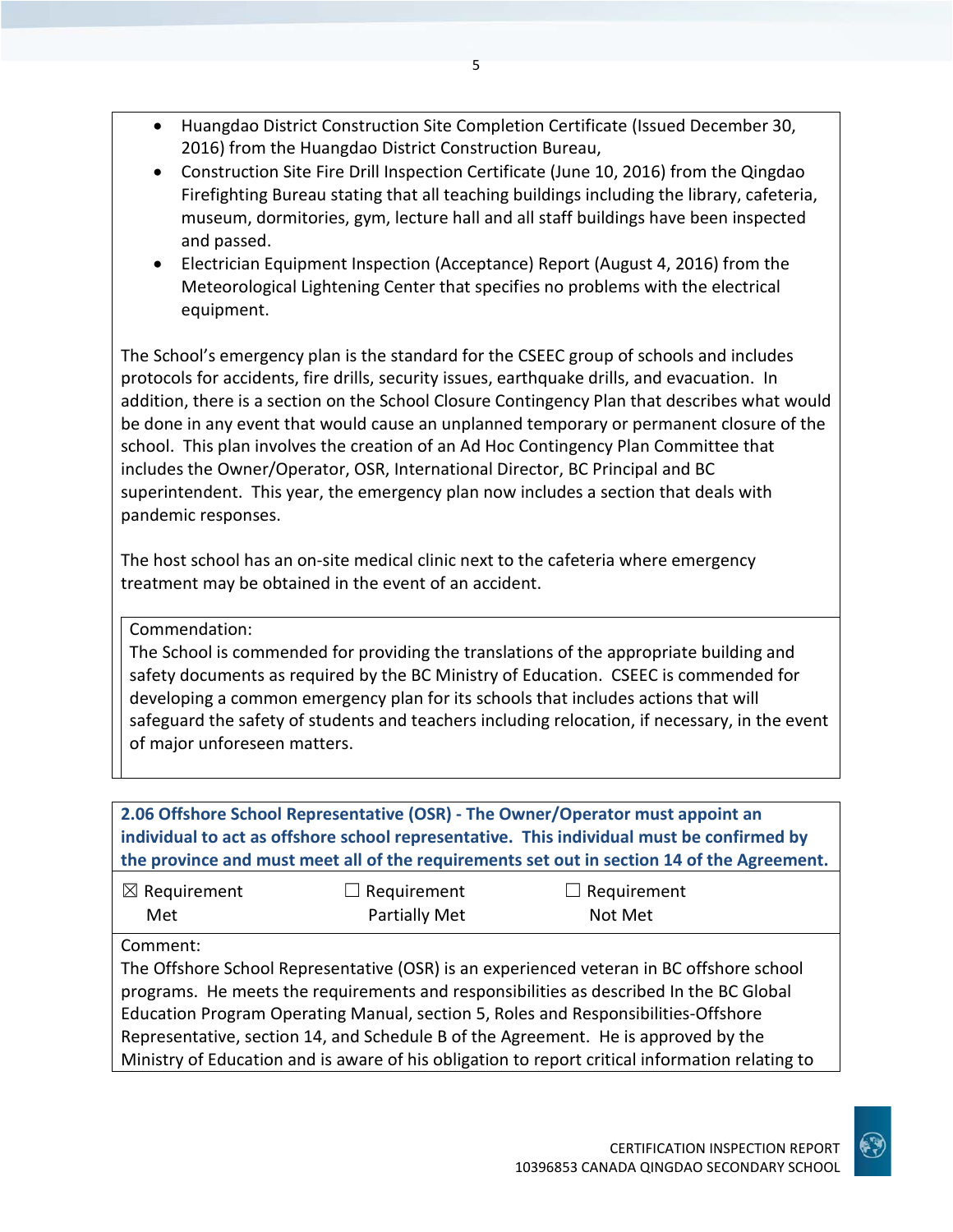changes in the operation of the school or ownership structure that could significantly impact the School's operations.

The Team examined the OSR's job description and confirms that it meets the duties outlined in the BC offshore program agreements (section 2.06 of the inspection catalogue) including that he legally represents the Owner/Operator in dealings with the Ministry in his function as the liaison between the two authorities.

The OSR is also the approved OSR for the other CSEEC BC offshore schools as well as another non-CSEEC BC offshore schools.

#### Commendation:

Several teachers commented on the strong support they received from the OSR in helping them transition to the school under trying conditions caused by the COVID-19 pandemic. In particular, the new Principal appreciated the support given to her by the OSR in settling into her new position.

| 2.07 The Principal meets the requirements as outlined in section 2.07 of the inspection<br>catalogue for offshore schools. |                              |                               |  |
|----------------------------------------------------------------------------------------------------------------------------|------------------------------|-------------------------------|--|
| $\boxtimes$ Requirement<br>Met                                                                                             | Requirement<br>Partially Met | $\Box$ Requirement<br>Not Met |  |
| Comment:                                                                                                                   |                              |                               |  |
| The Principal of the School is new to the position this school year, having come from another                              |                              |                               |  |
| BC offshore school in China. This is her third BC offshore school, and she brings with her a                               |                              |                               |  |
| wealth of experience with the BC education program. Prior to working in China, she had                                     |                              |                               |  |

experience administering and teaching in the public-school system of BC.

The Team examined the Principal's job description that contains nine general responsibilities of the Principal. Together with the Independent Personal Services Agreement (Contract), the documents satisfy the requirements of section 2.07 of the inspection catalogue.

The Team found the Principal eager to arrive at the School and to begin her tenure as educational and administrative leader. Her experience allowed her to administer the School remotely for several months until the PRC lifted the border controls, allowing her to travel to China to assume her new role. At the time of the inspection, she was still in quarantine in her arrival city of Xiamen and conducted the inspection from her hotel room with the logistical support of colleagues at the School.

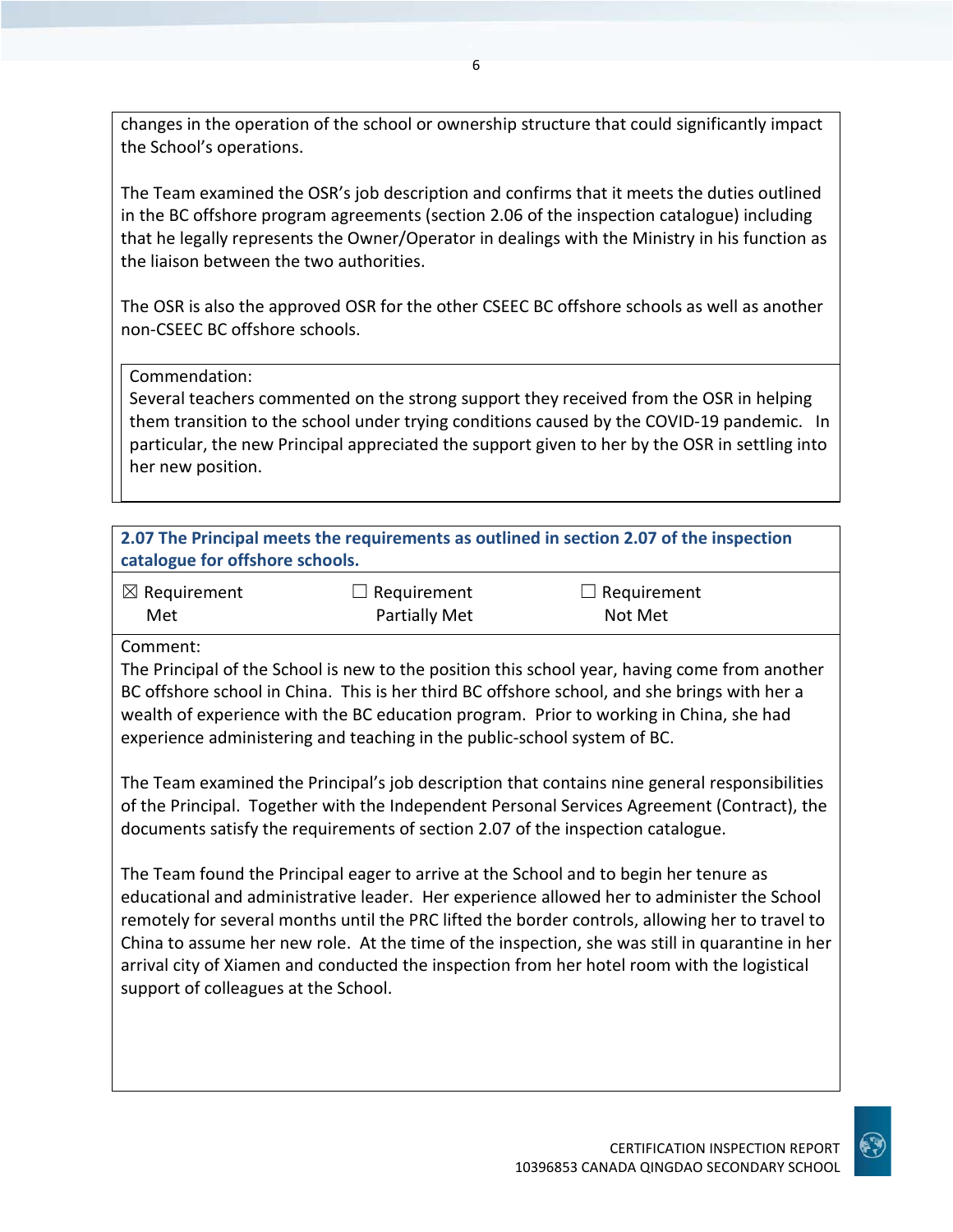Commendation:

The Team acknowledges and thanks the Principal and her assistant for preparing for the inspection process and ensuring that all documents and technology requirements were in order and available for the inspection.

**2.08 The School meets the administrative support requirements as outlined in section 2.08 of the inspection catalogue for offshore schools.**

| $\boxtimes$ Requirement | $\Box$ Requirement   | $\Box$ Requirement |
|-------------------------|----------------------|--------------------|
| Met                     | <b>Partially Met</b> | Not Met            |

Comment:

The School employs several support staff in the capacities of administrative assistants, teacher aides and guidance counsellor. The COVID-19 pandemic caused the new Principal to be prohibited from entering the People's Republic of China until late October, so she had to manage and administer the School virtually from Canada. Her administrative assistant was invaluable to her in administering the School remotely. He functioned in many roles and was the "centre of the School", helping teachers, liaising with parents, hiring/supervising teacher aides, etc. He performed all the responsibilities given him professionally and expeditiously.

The aforementioned teacher aides are graduate students who were hired to help specifically the online teachers in classroom management and individual student assistance. The online teachers praised the work of the teacher aides for their classroom support.

The job description of the guidance counsellor describes assisting students in a choices of program studies and preparation/application for studying at post secondary institutions. The Team was impressed with the thorough and professional assistance provided to students as they discerned their vocations and the post-secondary options open to them.

Commendation:

The Team commends both the Office Manager and the Guidance Counsellor for the excellent work that they do in providing a smooth operating school that caters well to the future wellbeing of the students. Both persons were knowledgeable of their responsibilities and both exceeded these responsibilities with commitment and dedication to their respective jobs.

The Team commends the School for the extensive support provided to graduates for post secondary applications, processes, and follow-up after they have left the School.

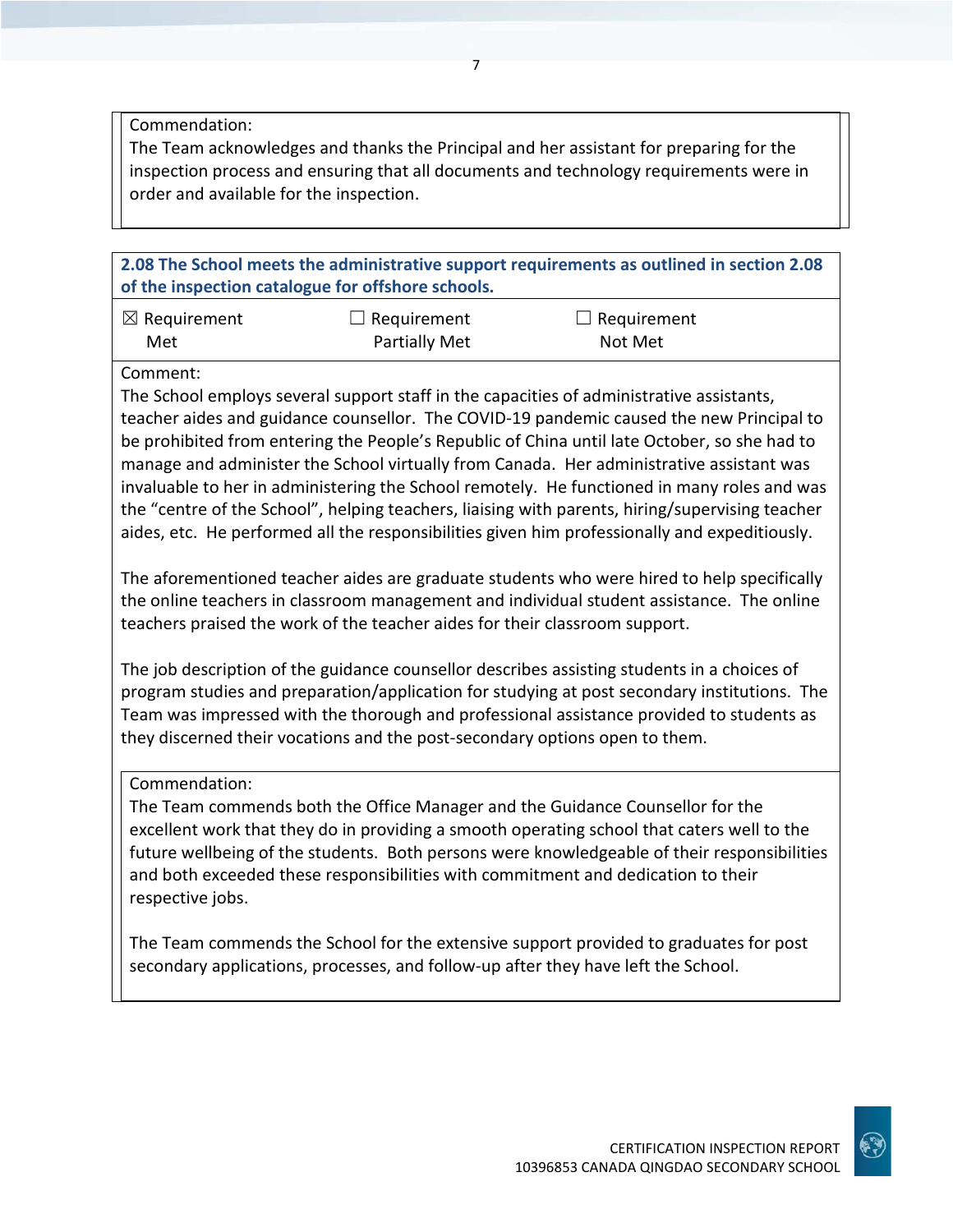**2.09 The School meets the Student Record requirements as outlined in section 2.09 of the inspection catalogue for offshore schools.**

8

| $\Box$ Requirement | $\boxtimes$ Requirement | $\Box$ Requirement |
|--------------------|-------------------------|--------------------|
| Met                | <b>Partially Met</b>    | Not Met            |

#### Comment:

The Team examined the sample student records submitted and verifies that they contain the nine items required by section 2.09 of the inspection catalogue. In addition, the School includes the current Parent/Guardian consent form, a signed copy (by student and parent/guardian) of the School's Code of Conduct policy, and a Health Information form.

The formal school records are maintained through the Windsor TESS school administration system that are maintained by the Principal's administrative assistant.

The submitted student report card was still missing several items mentioned in last year's inspection. These included a definition of all letter grades used in the template, number of days that the student was absent/late during the reporting period and the signature of the Principal. The sample submitted also still had references to the Daily Physical Activity program.

The new Principal shared with the Team the report card that she used in her previous school and she said she would implement a similar report card when she physically arrived at the School, after completing her two-week quarantine period.

#### **2.10-2.18 The School meets the teacher certification requirements as outlined in sections 2.10-2.18 of the inspection catalogue for offshore schools.**

| $\boxtimes$ Requirement | $\Box$ Requirement   | $\Box$ Requirement |
|-------------------------|----------------------|--------------------|
| Met                     | <b>Partially Met</b> | Not Met            |

#### Comment:

The School employs seven teachers, including the Principal. The Team examined the Teacher Verification File (September 30, 2020) as well as three Letters of Exemption and confirms that the teaching staff of the BC program are appropriately certified. The Team noted that the three Letters of Exemption expire in early 2021 and therefore the School should ensure that those teachers continue to be certified for the remainder of the second term or develop a plan of replacement.

The Independent Personal Services Agreement (Teacher Contract) is a standard contract used in all CSEEC schools and contains 17 clauses and three schedules that govern the working relationship between the employer and the BC-certified teacher. The 12-page document meets the requirements of section 2.16 of the inspection catalogue.

10396853 CANADA QINGDAO SECONDARY SCHOOL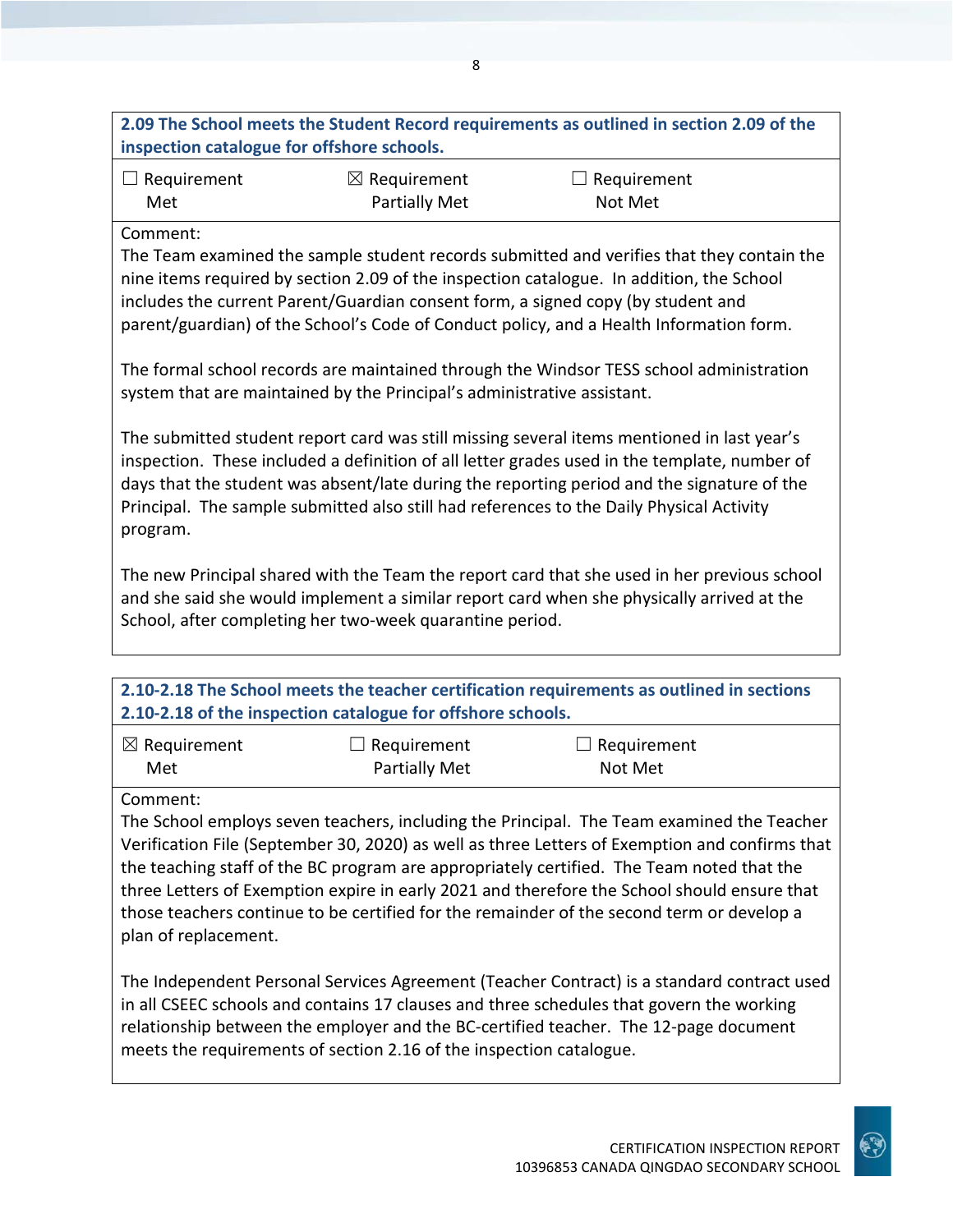The School employs seven locally certified Chinese teachers. Based on the translated documents provided by the School, all have local Certificates of Teacher Qualification that qualifies the holder to work in a school as a teacher in the People's Republic of China. The School also employs five local teacher aides to assist the Canadian online teachers. Several of these are graduates of the School who are studying in Canada but were unable to return to their studies due to the Canadian border closures caused by COVID-19.

The Team examined the translated Criminal Record Checks (September 25 & 26, 2019) of all local Chinese certified teachers and teacher assistants and found them to be complete, confirming that the School meets the requirements of section 2.15 of the inspection catalogue.

Commendation:

The School is commended for implementing the teacher assistant program to help students with their online studies during the COVID-19 pandemic restrictions. Several online Canadian teachers commented how helpful the teacher assistants were in their roles.

**2.19 The School meets the requirements for curriculum implementation outlined in section 2.19 of the inspection catalogue for offshore schools.**

| $\boxtimes$ Requirement | $\Box$ Requirement   | $\Box$ Requirement |
|-------------------------|----------------------|--------------------|
| Met                     | <b>Partially Met</b> | Not Met            |

Comment:

The Team verified through the review of planning materials and interviews with teachers that the BC curriculum has been implemented at the School. Key elements of the BC curriculum including Big ideas, Core Competencies and Curricular Competencies, First Peoples Principles of Learning and student assessment appear throughout planning materials employed by teachers.

Professional development aimed at further exploring and integrating First Peoples Principles of Learning in classes has been conducted already and the School has planned further professional development in a variety of areas including standardization of curricular planning and supporting English language learners.

Teachers provide students with a variety of engaging projects and lessons that stimulate their creativity and involve them in their own learning.

The Team was impressed to hear of the variety of ways that teachers have worked to integrate First Peoples Principles of Learning in classes and connect to students' lives.

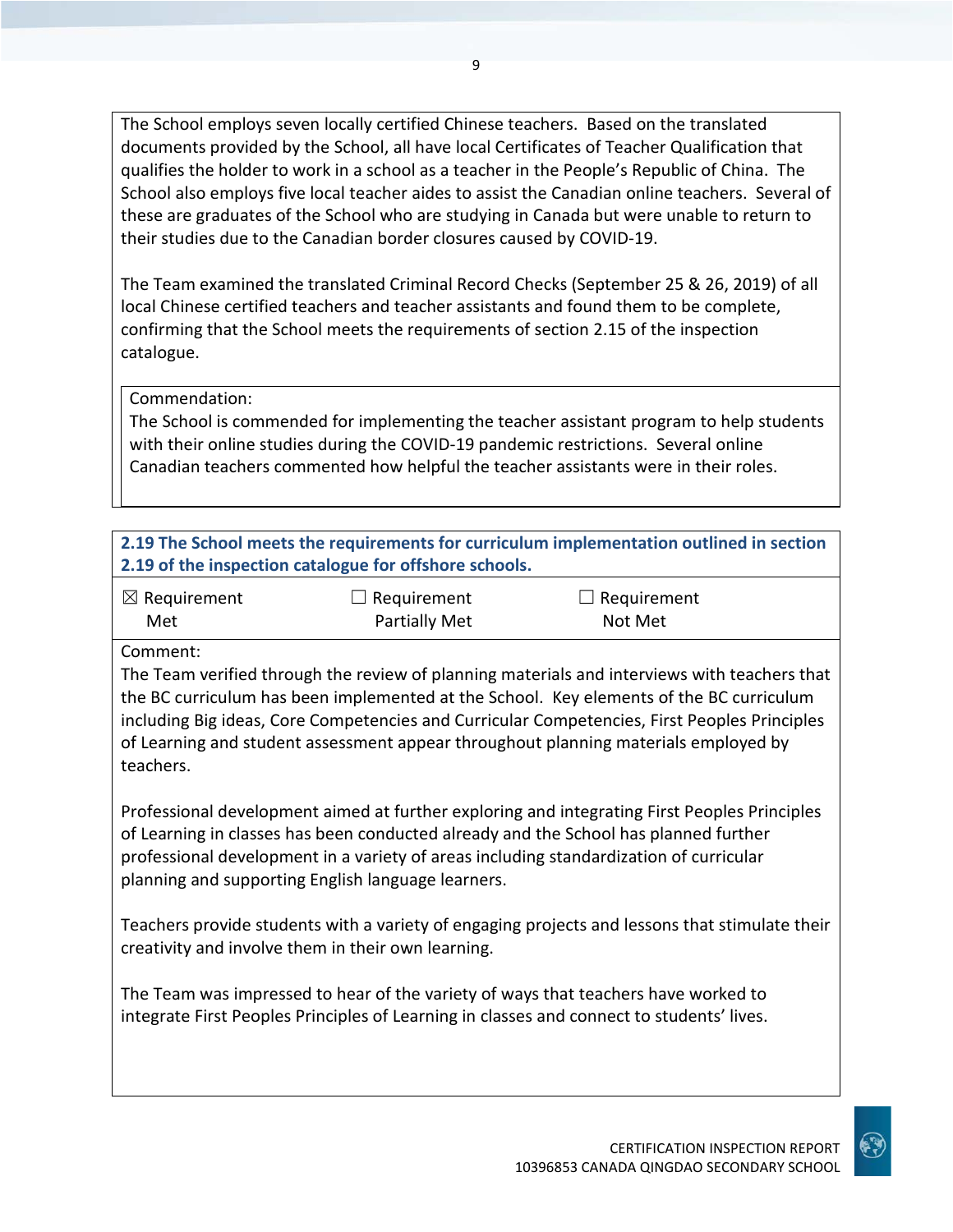Commendation:

The School is commended for providing students with engaging projects and lessons that stimulate their creativity and involve them in their own learning.

| 2.20 The School meets the requirements for English language assessment and acquisition<br>as outlined in section 2.20 of the inspection catalogue for offshore schools.                                                                                                                                                                                                                                                                                              |                                     |                        |  |
|----------------------------------------------------------------------------------------------------------------------------------------------------------------------------------------------------------------------------------------------------------------------------------------------------------------------------------------------------------------------------------------------------------------------------------------------------------------------|-------------------------------------|------------------------|--|
| $\boxtimes$ Requirement<br>Met                                                                                                                                                                                                                                                                                                                                                                                                                                       | $\Box$ Requirement<br>Partially Met | Requirement<br>Not Met |  |
| Comment:<br>The Team confirms that the School meets the requirements for English language assessment<br>and acquisition. The Principal is responsible for administering, managing, and making final<br>decisions on student admission and assessment of English language skills.<br>Ongoing assessment of students' English language proficiency has traditionally been the<br>responsibility of the School's English department. The Principal intends to benchmark |                                     |                        |  |
| students' reading comprehension using Reading A-Z and use ReadTheory to improve their<br>reading comprehension and to further stimulate students' interest in reading.<br>The School employs several strategies aimed at enhancing students' English language                                                                                                                                                                                                        |                                     |                        |  |
| proficiency including having all students take an English language arts course in each of their<br>semesters, offering a BAA ESL course to grade 10 students, scheduling weekly reading times,<br>identifying key vocabulary for students in each class, organizing special events such as English<br>movie night and offering Speech and Drama clubs. The School also creates Individual<br>Education Plans for students that are struggling.                       |                                     |                        |  |

| 2.21(a-e) The School meets the course credit requirements (equivalency, challenge,<br>exemptions, and BAA courses) as outlined in section 2.21 (a-e) of the inspection catalogue<br>for offshore schools. |               |                    |  |
|-----------------------------------------------------------------------------------------------------------------------------------------------------------------------------------------------------------|---------------|--------------------|--|
| $\boxtimes$ Requirement                                                                                                                                                                                   | Requirement   | $\Box$ Requirement |  |
| Met                                                                                                                                                                                                       | Partially Met | Not Met            |  |
| The School offers one BAA course approved by the Ministry: Teaching English as a Second<br>Language / Foreign Language 10.                                                                                |               |                    |  |
| There are four courses that are delivered by locally certified teachers (Mandarin 10-12 and<br>Physical and Health Education 10).                                                                         |               |                    |  |
| The School does not currently offer any courses via distributed learning (DL). A new Ministry<br>requirement introduced this year is that credit for courses offered via DL be granted                    |               |                    |  |

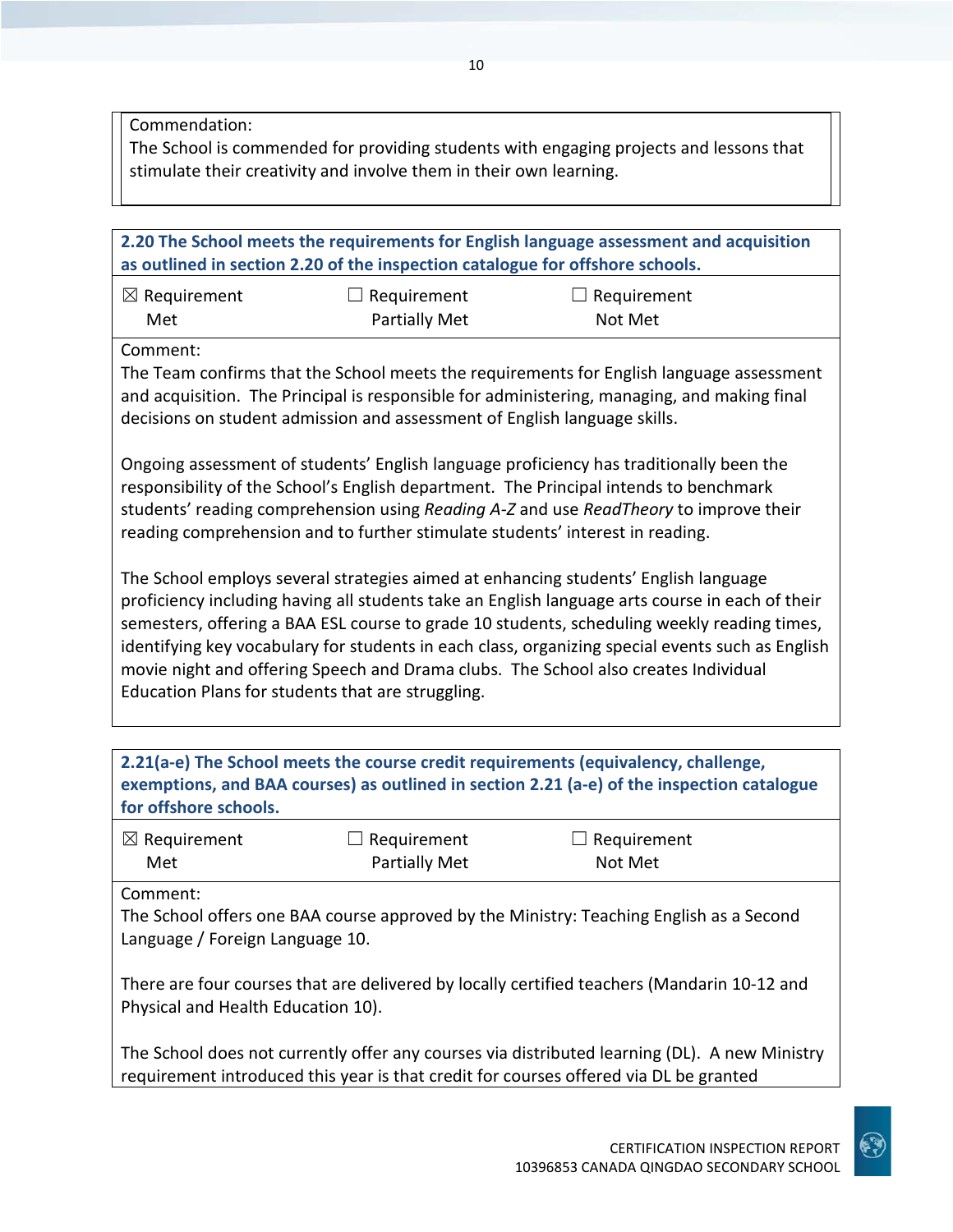following an equivalency review by the School. The School may consider obtaining the equivalency review policy used at other CSEEC schools so that it has one on-hand that could be employed should CQSS offer any DL courses in the future.

**2.21(f-g) The School meets the course overview/course planning requirements as outlined in Schedule B Part I, 2. (e) of the Agreement; namely, that all BC program courses offered in the School meet or exceed the ministry learning outcomes/learning standards identified in the educational program guides for each course.**

| $\Box$ Requirement | $\boxtimes$ Requirement | $\Box$ Requirement |
|--------------------|-------------------------|--------------------|
| Met                | <b>Partially Met</b>    | Not Met            |

Comment:

In reviewing unit and lesson planning documents provided by the School, the Team noted a variety of planning templates being employed by teachers, some of which did not include all of the key elements of the BC curriculum framework including Big ideas, core competencies and curriculum competencies, First Peoples Principles of Learning and assessment. The Team encourages the School to consider using standardized planning templates for overviews and unit plans in order to provide teachers with a more consistent way of approaching the planning and preparation of individualized daily lesson plans.

**2.22 The School meets the instructional time allotment requirements as outlined in section 4.5 of the inspection catalogue for offshore schools, including the requirements set out in sections 1.1 to 6, with the exception of s. 4(5)(b), 4 (6), 5 (8)(a) and (d) and s. 5.3 of Ministerial Order 41/91, the Educational Standards Order, enacted under the Independent School Act.**

| $\boxtimes$ Requirement | $\Box$ Requirement   | $\Box$ Requirement |
|-------------------------|----------------------|--------------------|
| Met                     | <b>Partially Met</b> | Not Met            |

Comment:

The School offers 186 instructional days per year with 4.67 hours per day of instruction for a total of 869 hours per year of instruction, exceeding the required minimum of 850 hours.

| 2.23 The School meets the assessment methods requirements as outlined in section 2.23 of<br>the inspection catalogue for offshore schools. |                                     |                                                                                  |  |
|--------------------------------------------------------------------------------------------------------------------------------------------|-------------------------------------|----------------------------------------------------------------------------------|--|
| $\boxtimes$ Requirement<br>Met                                                                                                             | $\Box$ Requirement<br>Partially Met | $\Box$ Requirement<br>Not Met                                                    |  |
| Comment:                                                                                                                                   |                                     | The Team confirms that the School meets the requirements for assessment methods. |  |

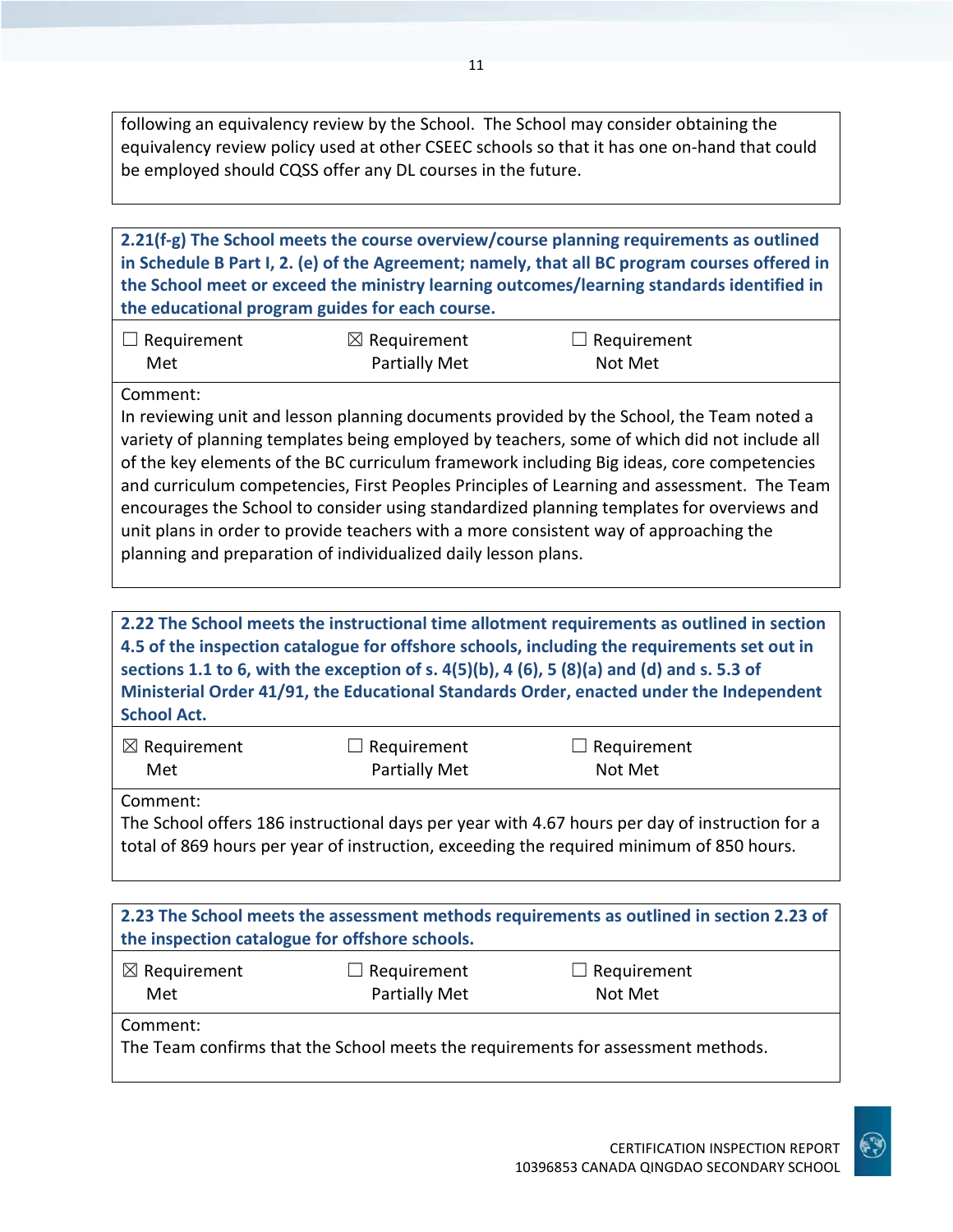The School employs a variety of methods to assess student achievement. The use of rubrics and teacher observation are methods commonly employed at the School. Formative and summative assessment activities are noted in many planning documents and teachers are expected to provide feedback at a minimum weekly.

Through interviews and reviewing planning materials, the Team noted a variety of creative and engaging techniques by which students demonstrate learning including a variety of group projects and presentations, a diverse range of creative writing activities, research projects, artwork including graphic design, and frequent self-reflection.

Provincial graduation assessments are invigilated by the Principal who, with the support of office assistants and other BC teachers, ensures that computers in the computer lab are prepared according to Ministry guidelines.

| 2.24 The School meets the learning resources requirements as outlined in section 2.24 of<br>the inspection catalogue for offshore schools.                                                                                                                                                                                                                                                                                                                           |                                     |                                                                                                                                                                                             |  |
|----------------------------------------------------------------------------------------------------------------------------------------------------------------------------------------------------------------------------------------------------------------------------------------------------------------------------------------------------------------------------------------------------------------------------------------------------------------------|-------------------------------------|---------------------------------------------------------------------------------------------------------------------------------------------------------------------------------------------|--|
| $\boxtimes$ Requirement<br>Met                                                                                                                                                                                                                                                                                                                                                                                                                                       | Requirement<br><b>Partially Met</b> | Requirement<br>Not Met                                                                                                                                                                      |  |
| Comment:<br>for the library.                                                                                                                                                                                                                                                                                                                                                                                                                                         |                                     | The Team confirms that the School meets the expectations for learning resources. The<br>School has an annual budget which is used for the purchase of textbooks and other resources         |  |
| The School has a library of approximately 500 English language books, which have been<br>catalogued according to level and are used as part of the School's literacy program. The<br>School has introduced the myBlueprint software application to provide students with a<br>platform to develop their portfolios and career planning as well as the ReadTheory program<br>in an effort to improve reading comprehension and enhance students' interest in reading. |                                     |                                                                                                                                                                                             |  |
| The School has a computer lab and can also access host school computer labs when<br>necessary. Each classroom is equipped with a computer and smartboard. Students<br>frequently use personal computers as part of classroom activities.                                                                                                                                                                                                                             |                                     |                                                                                                                                                                                             |  |
| As the School is part of the CSEEC group of schools, the Owner/Operator is encouraged to<br>continue to develop and refine the sharing strategy in which learning resources are<br>purchased and shared/rotated through the CSEEC system of schools thereby maximizing<br>efficiencies.                                                                                                                                                                              |                                     |                                                                                                                                                                                             |  |
| Commendation:                                                                                                                                                                                                                                                                                                                                                                                                                                                        |                                     | The School is commended for introducing <i>myBlueprint</i> software to provide students with a<br>platform to develop their portfolios and career planning and the ReadTheory program aimed |  |

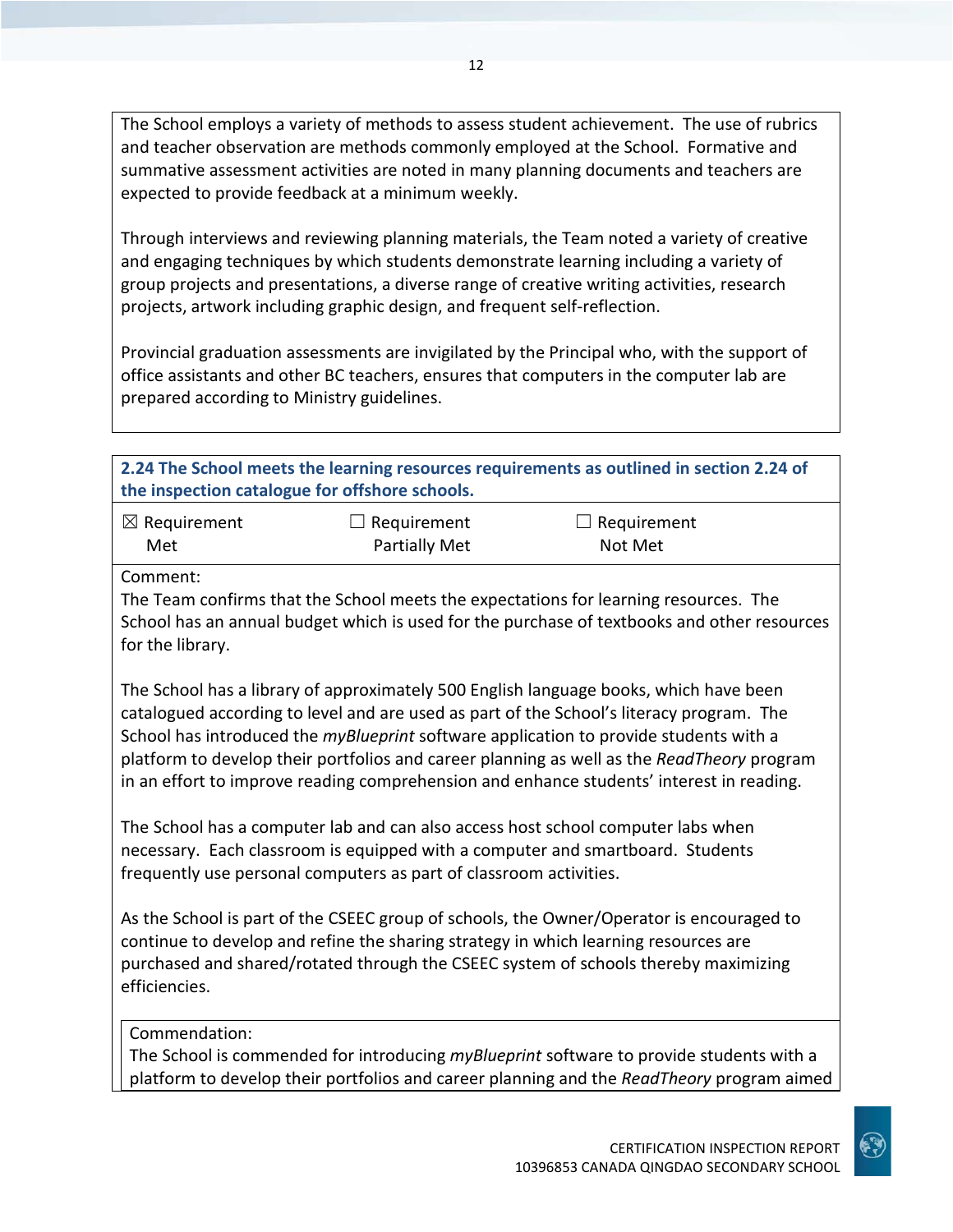at improving upon students' reading ability while encouraging them to develop an interest in reading.

| 2.25 The School meets the student progress report requirements as outlined in section 2.25<br>of the inspection catalogue for offshore schools.                                                                                                                                                                                                                                                                                                              |                                            |                               |  |
|--------------------------------------------------------------------------------------------------------------------------------------------------------------------------------------------------------------------------------------------------------------------------------------------------------------------------------------------------------------------------------------------------------------------------------------------------------------|--------------------------------------------|-------------------------------|--|
| $\boxtimes$ Requirement<br>Met                                                                                                                                                                                                                                                                                                                                                                                                                               | $\Box$ Requirement<br><b>Partially Met</b> | $\Box$ Requirement<br>Not Met |  |
| Comment:<br>The Team confirmed that the School meets the student progress report requirements as<br>outline in section 2.25 of the inspection catalogue for offshore schools.                                                                                                                                                                                                                                                                                |                                            |                               |  |
| The School reports to parents four times each year at the end of each of the School's four<br>terms. Parent meetings, offered by grade level and with participation of all BC teachers, are<br>offered twice annually to coincide with the issuance of student progress reports at the end of<br>the first and third terms. The School uses social media as an additional tool to support<br>communication with parents regarding their children's learning. |                                            |                               |  |
| The School is encouraged to review and refine its progress report template to reflect all of<br>the requirements of the Student Progress Report Order.                                                                                                                                                                                                                                                                                                       |                                            |                               |  |
|                                                                                                                                                                                                                                                                                                                                                                                                                                                              |                                            |                               |  |
| 2.26 The School meets the parent/student handbook requirements as outlined in section<br>2.26 of the inspection catalogue for offshore schools.                                                                                                                                                                                                                                                                                                              |                                            |                               |  |
| $\boxtimes$ Requirement<br>Met                                                                                                                                                                                                                                                                                                                                                                                                                               | $\Box$ Requirement<br><b>Partially Met</b> | $\Box$ Requirement<br>Not Met |  |
| Comment:<br>The Team confirms that the parent/student handbook, offered in English and Chinese, has<br>been updated for the 2020/21 school year and meets all of the requirements identified in<br>section 2.26 of the inspection catalogue for offshore schools.                                                                                                                                                                                            |                                            |                               |  |
| The handbook contains all required elements including detailed information about BC<br>program admission, the BC curriculum and graduation program, parental appeal procedure,                                                                                                                                                                                                                                                                               |                                            |                               |  |

library program, student advising and student code of conduct.

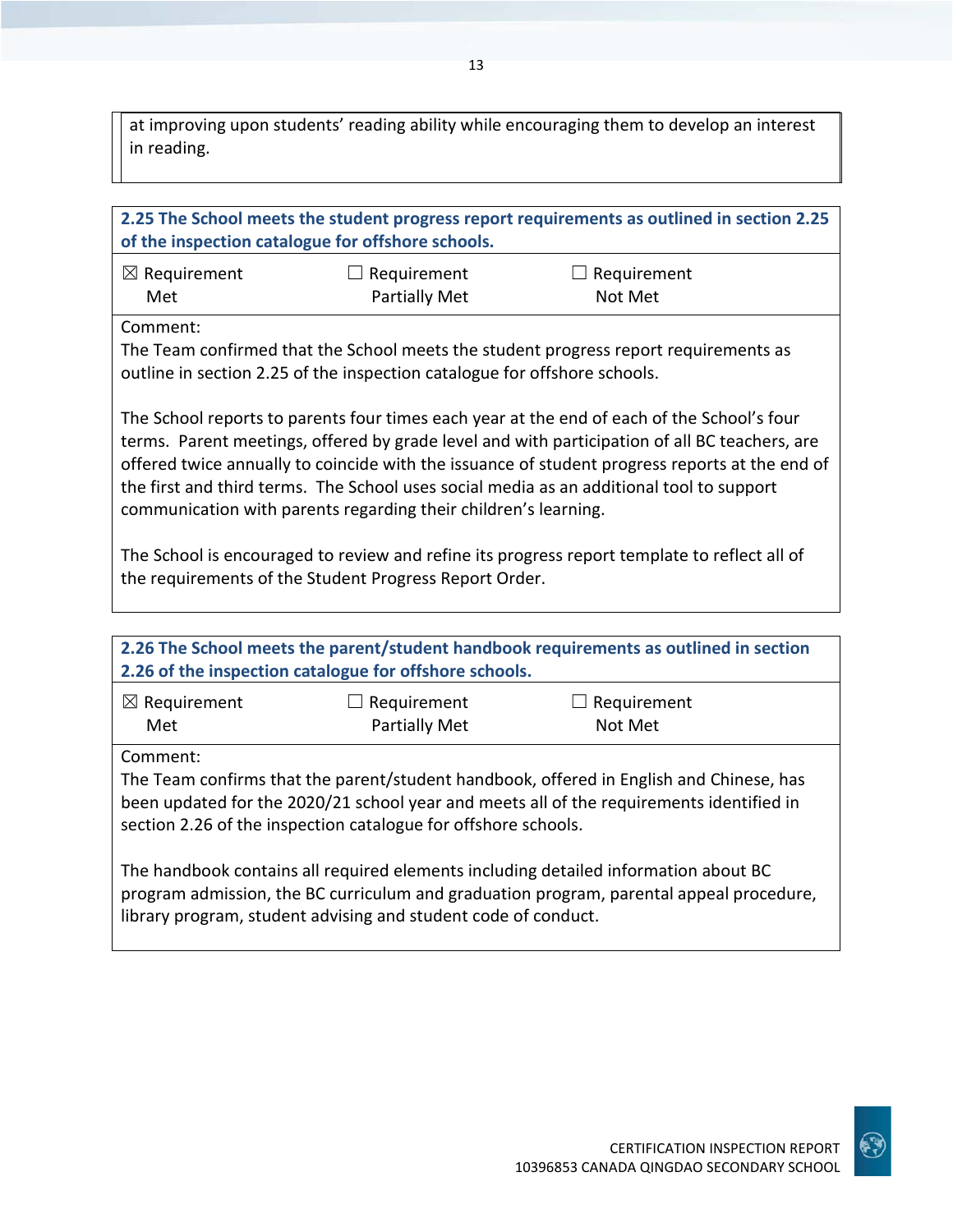## **2.27 The School meets the teacher handbook requirements as outlined in section 2.27 of the inspection catalogue for offshore schools.**

14

| $\boxtimes$ Requirement | $\Box$ Requirement | $\Box$ Requirement |
|-------------------------|--------------------|--------------------|
| Met                     | Partially Met      | Not Met            |

Comment:

The School has a staff handbook that includes content in support of teachers' personal and professional needs. The Team verified that the handbook contains guidelines for teacher and Principal evaluation as well as a teacher appeals.

While the handbook has been updated for the 2020/21 school year, the School is encouraged to conduct a thorough review to ensure that there is no misunderstanding on elements such as working conditions and policies.

| 2.28 The School meets the distributed learning requirements as outlined in section 18 of<br>the Agreement and section 2.28 of the inspection catalogue for offshore schools. |                                     |                               |                               |
|------------------------------------------------------------------------------------------------------------------------------------------------------------------------------|-------------------------------------|-------------------------------|-------------------------------|
| $\Box$ Requirement<br>Met                                                                                                                                                    | $\Box$ Requirement<br>Partially Met | $\Box$ Requirement<br>Not Met | $\boxtimes$ Not<br>Applicable |
| Comment:<br>The School does not currently offer distributed learning courses.                                                                                                |                                     |                               |                               |

## **CONCLUSION**

## **Commendations**

#### **The Inspection Team wishes to recognize the Owner/Operator, Principal, Staff and Offshore School Representative of Canada Qingdao Secondary School for:**

- continuing the smooth operation of the School despite the COVID-19 pandemic that forced a number of teachers to provide online learning from Canada,
- hiring an excellent group of teacher assistants (graduates of the School) who worked in tandem with the online teachers in Canada to provide the students with a continuity of instruction,
- providing students with engaging projects and lessons that stimulate their creativity and involve them in their own learning,
- introducing *myBlueprint* software to provide students with a platform to develop their portfolios and career planning and the *Read Theory* program aimed at improving upon students' reading ability while encouraging them to develop an interest in reading.